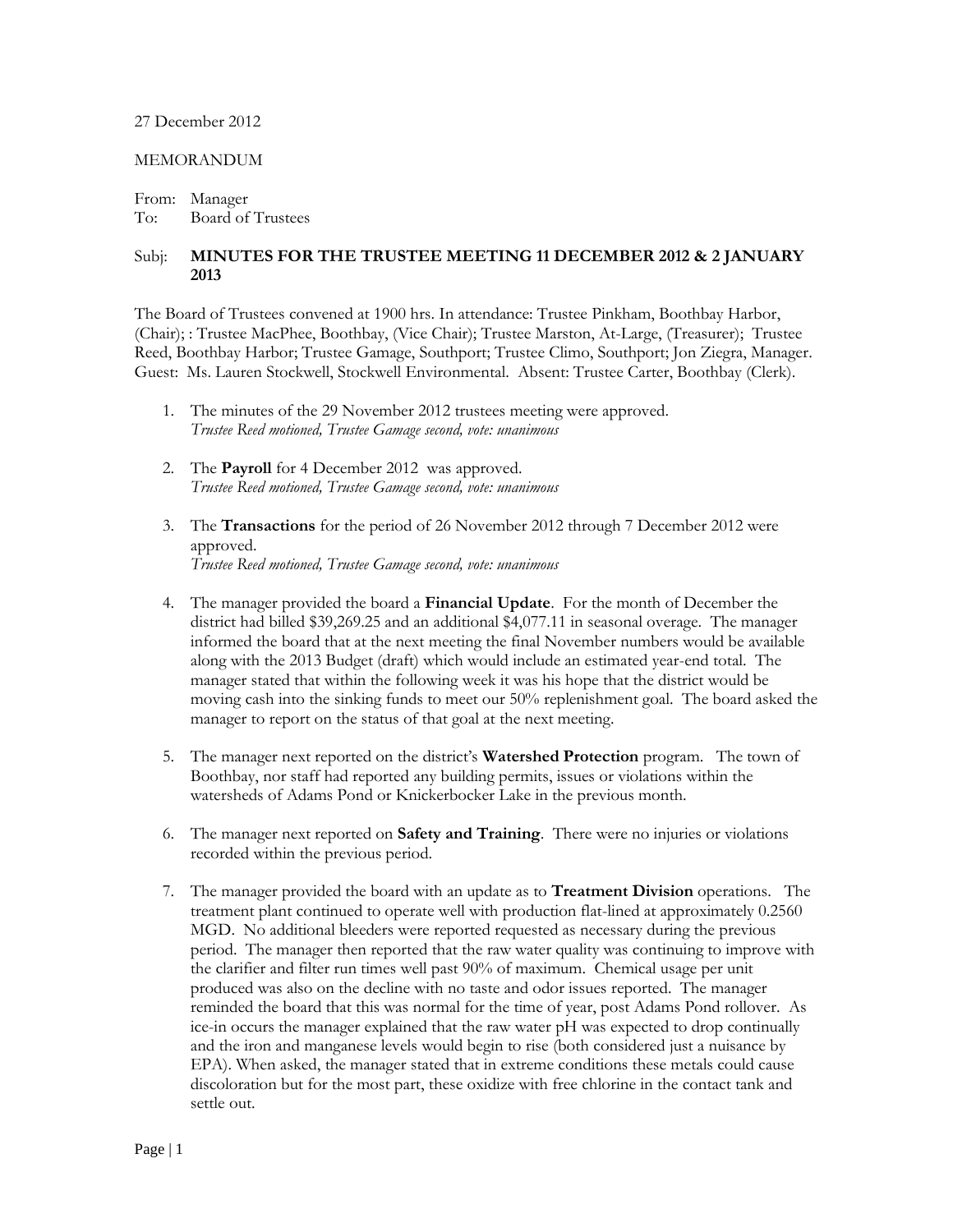Electrical Installation Inc. (EII) visited then district on 10 December 2012 and had completed almost all of the punch list items for the supervisory control and data acquisition (SCADA) system. One more visit by EII is required to clear up a lingering, minor issue. The manager reported that the SCADA remote laptops were in for updates and repair, with only one back in service.

The manger informed the board that the treatment plant operator had sustained a non-work related injury, with work restrictions duly documented by his physician for which the district could not reasonably accommodate. The treatment plant operator has been temporarily taken off the treatment plant on-call roster. However, the manager reassured the board that this case has an excellent prognosis for his timely return. The manager stated that his physician would be updating the district with a timetable either later in the week or earlier the next week. Until such time as the treatment plant operator is fit to stand on-call duty, his on-call duties will be temporarily covered by the remaining two operators, who the manager had put into a "port-starboard" rotation. The manager stated to the board that it was his hope that the condition would not be a protracted event causing unreasonable stress on staff which in the past, port-starboard rotations such as this had been very destructive to employee morale and productivity.

- 8. The manager next briefed the board on **Distribution Division** activities. The manager stated that the staff was heavily invested in the Southport Cross Road project and winterizing/repairing hydrants system wide.
- *9.* The manager provided the board with an update on the **Southport Merger.** The manager reported that much had been completed with regard to the merger since the previous meeting. The manager provided the board with a draft survey of the property the district was interested in having conveyed to the district, approximately two acres surrounding the existing tank site. Additionally the manager provided a copy of correspondence from Attorney Griffin with specific concerns related to the land transfer.

Survey Issues – the manager reported that there existed some problems with the survey. First, as proposed by the town of Southport, there existed sufficient acreage available for the district to stay well away from any town of Southport potential recreational areas and very much away from the waterfront. It appeared from the survey that the existing tank was on the property line shared with the Pine Tree Conservation Society (PTCS). This was very tight spacing for a new tank and the manager had concerns that the United states Department of Agriculture, Rural Development (RD) would find this situation problematic. The manager suggested to the board that the district begin making overtures with the PTCS in order to expand the northerly border on to what was currently owned by the PTCS. Trustee Gamage stated that he may persons within this organization and would bring to the managers attention so that a friendly dialogue could possibly commence.

Additionally the easement to the tank sight showed the best easement for the district to lay infrastructure and gain access to the tank site was from the southerly access road on Rt. 238. This was not where the designed water line was specified to go, which would require a change in plan for the project. The manager reported that the northerly access road was unclear as to ownership of the property that would be crossed and would be in extreme close proximity to preserved historic site (a Revolutionary War veteran gravesite) the board agreed with the change in plan. Trustee Climo informed the board that the proposed access route was completely owned by the town of Southport making the granting of a free and clear easement to the district very easy.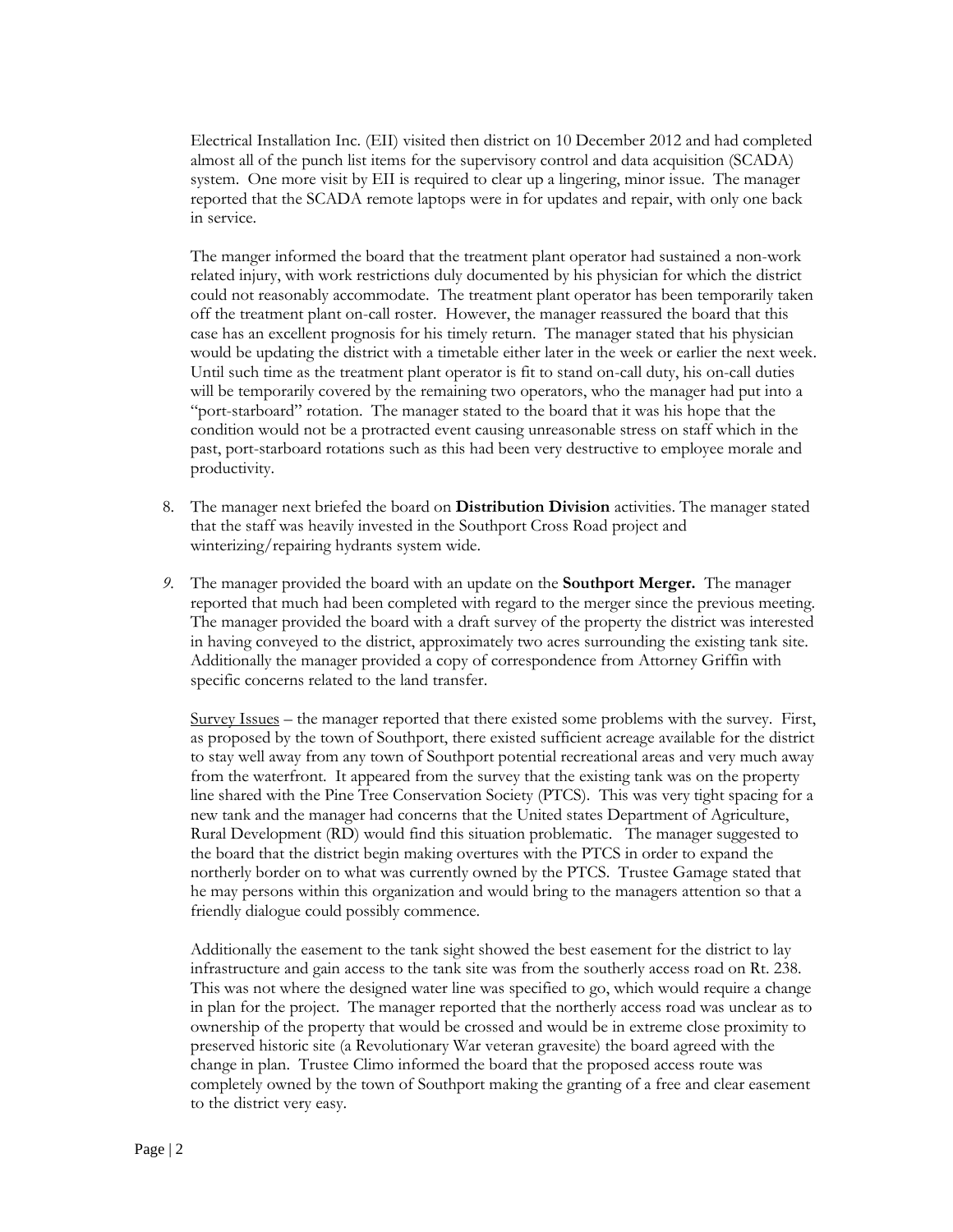Structural Issues - The manager relayed concerns from Attorney Griffin who had found several minor issues that he and surveyor Terry Leighton had to work through. Additionally he had flagged one very significant issue in that it was his opinion that the Selectmen of Southport did not have authority to transfer the proposed subdivision for the tank site to the district because it appeared to be not owned by the "Southport Water System", but rather the "Town of Southport" which would require a majority vote of the town at town meeting. Trustee Gamage insisted that this was not the case for which the manager would more fully investigate. The manager also stated that either way it was not a major issue in that the Southport town meeting was close at hand and that the district should work with the selectmen to get the question on the Southport town meeting ballot.

Ballot Initiative – the manager presented the board with a timeline of the steps necessary for getting the municipal officer question, LD -1834 Question #2, on ballots of all three towns, in preparation for a special election in February 2013. The manager reported that on the previous evening he and Ms. Kirsten Hebert and he had met with the Boothbay and the Boothbay Harbor selectmen who all voted to move forward with the special election. The manager also informed the board that on 12 December 2012 he would be meeting with the Southport selectmen to get the same measure on the Southport ballot. The manger stated that everything seemed to be on-track with both previous presentations televised on local access television which he thought would begin to get the word out. The special election was scheduled 26 February 2012.

10. The manger next reported no change in status for the **Southport Interconnection and Tank Replacement Project.** Then manager reported that he had met with all key officials within RD who seemed optimistic that funding would be forthcoming either the first or second quarter of 2013. With this, along with the structural issues of the merger, the manager recommended to the board that Dirigo Engineering be given authorization to begin design so that the project can be as "shovel ready" if and when federal funding, including possible grant funding, becomes available. The board discussed this action and determined it to be a no-lose situation in that even if funding for construction was unavailable for this round of federal funding the pre-plan would be in place for future funding. The board approved the measure. *Trustee Marston motioned, Trustee Reed second, vote: unanimous*

The manger then discussed a problem that had arisen in permitting the proposed new pipeline across Townsend Gut. The National Oceanographic and Atmospheric Administration (NOAA) was now requiring an Endangered Fish Habitat (EFH) study in compliance with the *Magnuson-Stevens Fishery Conservation and Management Act* which, when boiled down, was "a huge amount of work", all unbudgeted and a definite change in condition within the contract with Dirigo Engineering. The manager reported that that this was most definitely out of the scope of services offered by Dirigo Engineering, being highly specialized marine sciences, for which Dirigo was ascertaining who tom sub the work to, and what would be the cost. The board discussed the requirement at length and asked the manager if directional boring had been considered and if this would alleviate the need for the NOAA study? Then manager could not answer either question. The board instructed the manager to find the answers and report back at the next trustees meeting.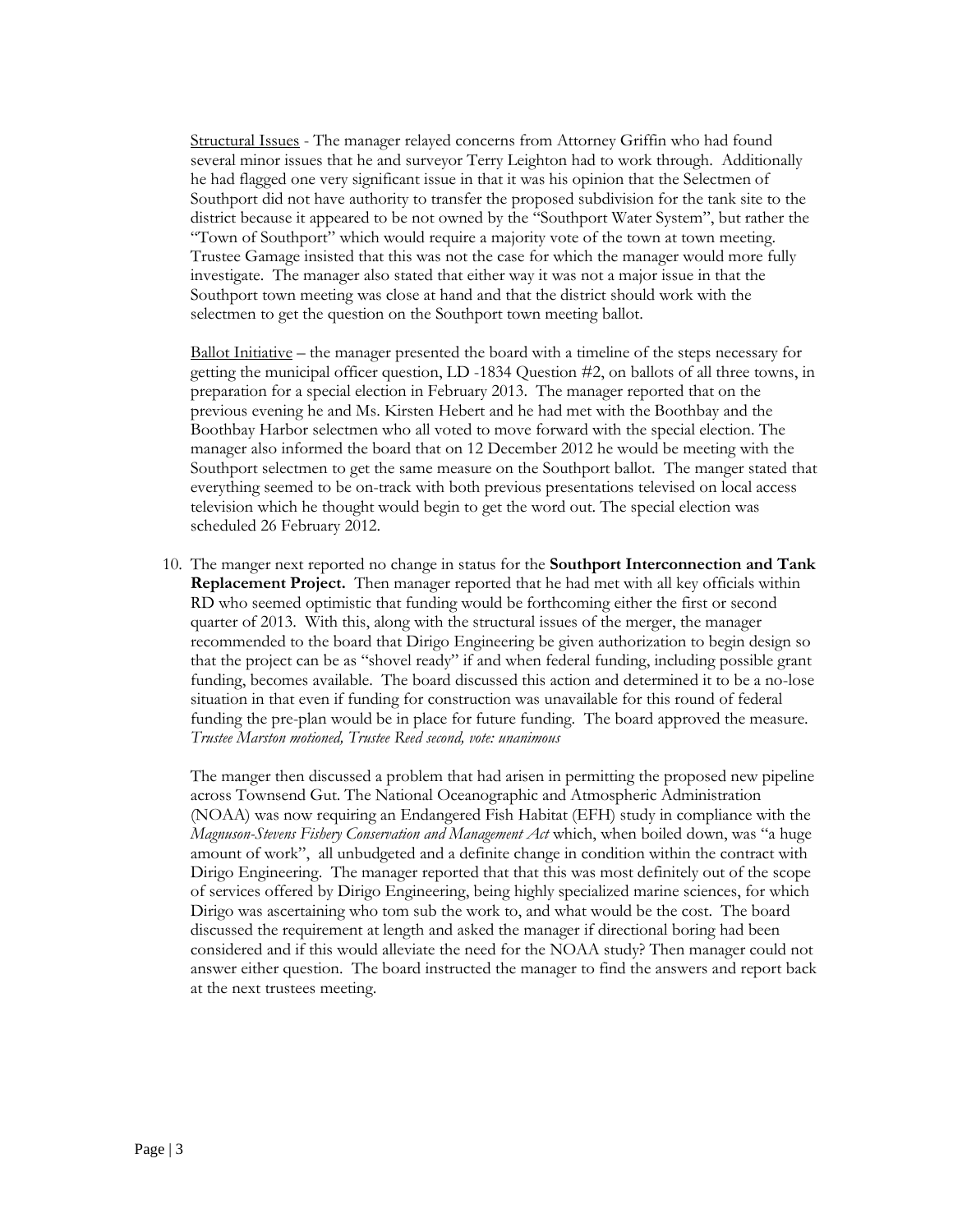- 11. The manager reported to the board as to the status of the **Mt. Pisgah Mixing System and Interior Recoating Project.** I**n** compliance with schedule, Wright-Pierce had provided a cost estimate for this project, which was distributed to the trustees, which totals \$364,090.00. The manger reported preliminary conversations with Ms. Brenda Blackman, First National Bank of Damariscotta and would have a loan package for the board's consideration in January, 2013 which would lead to a February 2013 trigger date. Wright-Pierce was in the process of drafting bid documents to be released within the next six to eight weeks.
- 12. The manager briefly updated the board on his activities with **the Maine Water Utilities Association (MWUA)**. The manager stated that his term as president of the MWUA was winding down with the new president to be elected in January. The final last function he would preside over was master of ceremonies for the following Thursday's bi-monthly meeting in Fryeburg. The manager informed the trustees that there was room for five trustees but the manager stated he would be leaving from his in-laws in Gray, Maine so that they had to find alternative transportation.

The manager next informed the board that he had been elected to the board of the Maine Rural Water Association (MRWA) the previous Wednesday. The manager stated that this would be far less a time commitment, even with the membership on both boards, than his year as president of the MWUA. The board concurred that this appointment was a net positive for the district.

Lastly the manager described to the board that several issues would be in the next legislative session that may have significant impact on the district's operation; the subjugation of water rights by the state and possible deregulation. The manger reported that the powerful Legislative Affairs Committee chair had been filled by Mr. Dan Wells P.E., Superintendent of the Winthrop Utilities District for which the manager had a very good working relationship and therefore the district had access to state policy formulation.

- 13. Then manager reported no activity regarding the **NRPA Study** update. Ms. Lauren Stockwell presented the report she had completed for the study. She provided a detailed report in which the board was fully engaged. The board was satisfied that the biological portion was completed consistent with the baseline, especially considering the statistical data provided by the manager based on hyper-accurate water level analysis for the past five years. When asked Ms. Stockwell reported that there was no evidence of habitat degradation as a result of water withdrawal but water quality may be having an effect and the institution of a public landing on town property off of the Barter Island Road has all but wiped out the biological community in that area. Ms. Stockwell submitted for her services which totaled \$6,995.00.
- 14. The manager reported next on the **Boothbay Comprehensive Plan Review Committee**. The manager reported no real activity.
- 15. The manger reported Wright-Pierce with regard to the **Submerged Land Leases** and that progress was being made.
- 16. Trustee MacPhee presented to the board a revised **Conflict of Interest Policy (CIP).** Trustee Pinkham stated that he had met with Trustee MacPhee and was satisfied an acceptable draft inn that they had worked on the proposed revision together. After some discussion the board approved the new CIP with the manager instructed to train subordinates at his earliest possible convenience.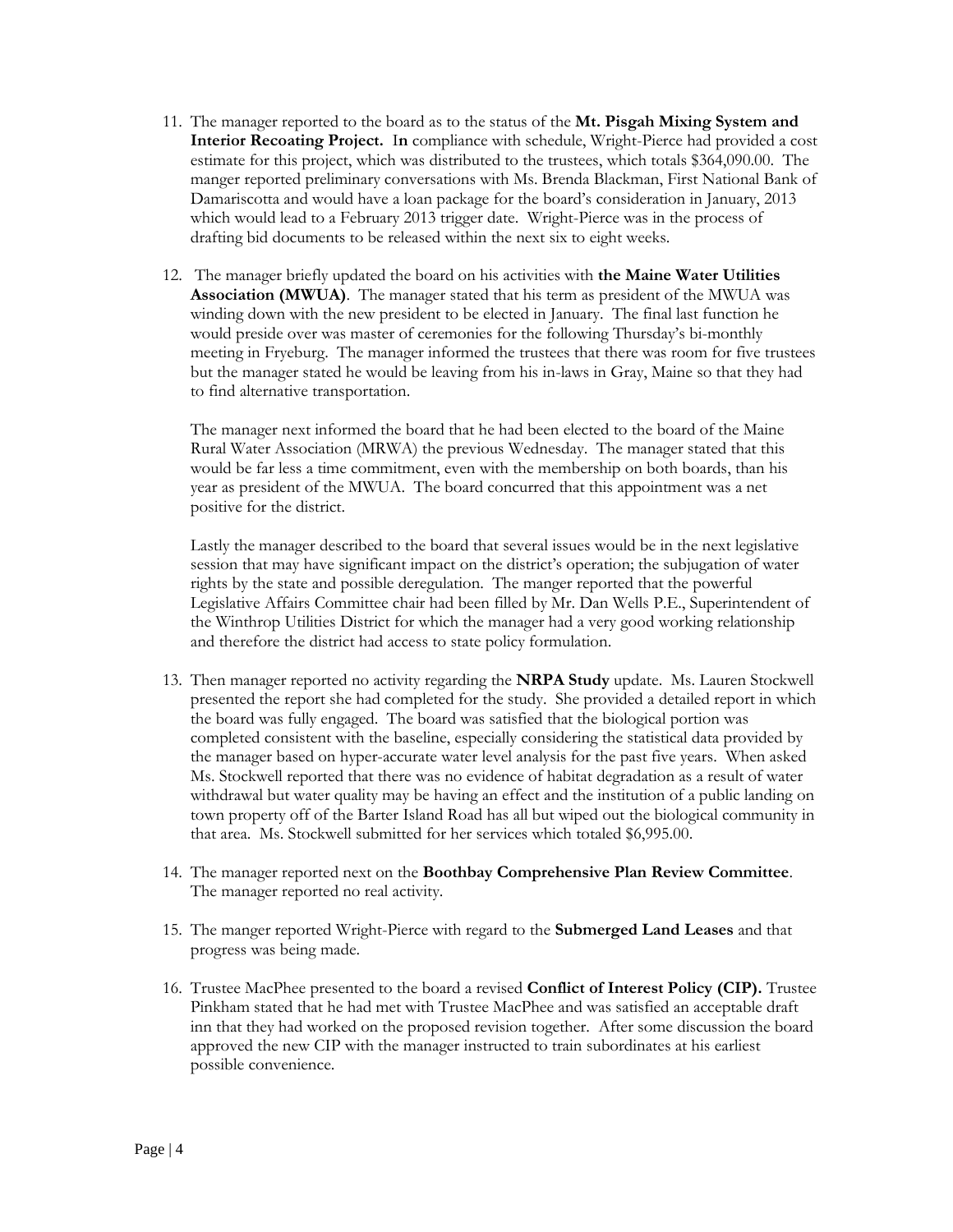- 17. The manager updated the board as to the **Truck Procurement** process. The manager had no change in status.
- 18. The manager reported the **Credit Card** initiative was in-process with the "go live" date scheduled for 2 January 2013.
- 19. The manager reported on a new item entitled **Five Rivers Regional Water Council**. The manager went on to describe that the previous week all of the superintendents had met with Mr. Jim Cohen J.D. and went through the by-laws of the Southern Maine Regional Water Council. The manager stated that the group was working on a draft that made sense for the group and then would be taking them to the various boards of trustees.
- 20. The manager informed the board that the **2013 Budget** would be in draft form, presented to the trustees, prior to the next meeting, ready for consideration.
- 21. Trustee Marston added the **Cell Phone Tower Proposal** for which the manager had sent to the trustees, for an update. The manger admitted that "he had spaced on it" and could not provide a report. The board instructed the manager to "un-space" and provides the board a detailed status report for the next meeting.
- 22. The board voted to go into Executive Session pursuant to 1 M.R.S.A.  $\{405\}$  (6) (A) & (E) at 2006 hr. *Trustee Reed motioned, Trustee Marston second, vote: unanimous*
- 23. The board came out of Executive session at 2010 hr. *Trustee Climo motioned, Trustee Marston second, vote: unanimous*
- 24. The meeting was adjourned at 2014 hr. *Trustee Gamage motioned, Trustee Marston second, vote: unanimous*

END OF MINUTES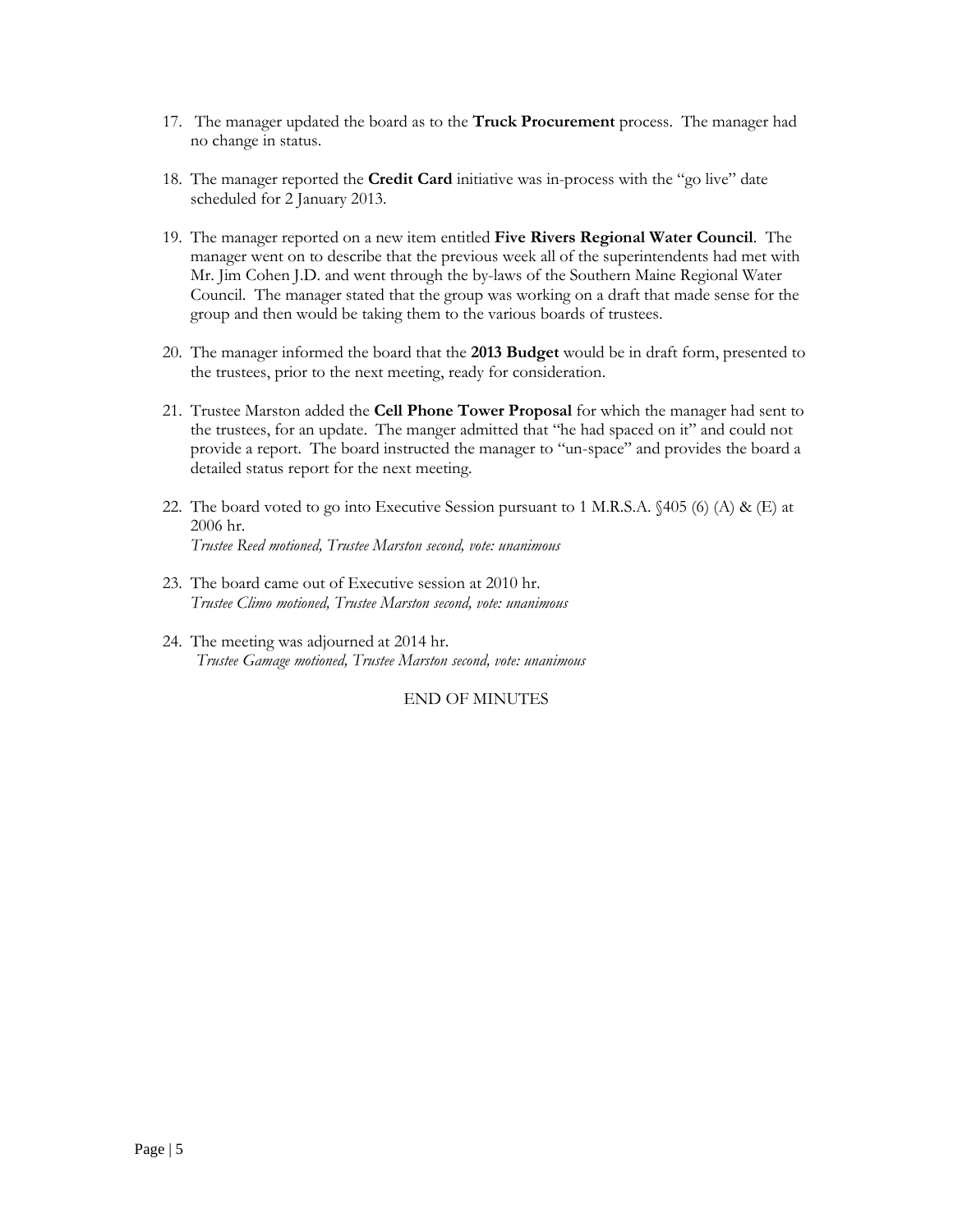## 2 **JANUARY 2013 MINUTES**

The Board of Trustees convened at 1900 hrs. In attendance: Trustee Pinkham, Boothbay Harbor, (Chair); Trustee Marston, At-Large, (Treasurer); Trustee MacPhee, Boothbay, (Vice Chair); Trustee Carter, Boothbay (Clerk); Trustee Reed, Boothbay Harbor; Trustee Gamage, Southport; Trustee Climo, Southport; Jonathan Ziegra, Manager. Guest: None. Absent: None.

- 1. Approve Payroll 11 December 2012, 18 December 2012 & 25 December 2012 *Trustee Reed motioned, Trustee Climo second, vote: unanimous*
- 2. Approve Transactions for 12 December 2012 through 23 December 2012 *Trustee Reed motioned, Trustee Climo second, vote: unanimous*
- 3. The board considered the **Draft 2013 Boothbay Region Water District Budget**. Trustee Gamage questioned the amount of budgeted resources to maintain vehicles and equipment. After discussion the manager was instructed to move sufficient funding from cash reserves into the budgete4d income account to sufficiently fund these line items. In addition the board ordered changes to the Figures in the executive summary to make the information presented clearer. The board then asked the manager to go through the detailed budget and explain the methodology used and assumptions made when arriving at the proposed budgeted funding levels. After significant and lengthy discussion the board approved the **2013 Boothbay Region Water District Budget** with revisions. *Trustee Reed motioned, Trustee Gamage second, vote: unanimous*
- 4. The board voted to go into Executive Session pursuant to 1 M.R.S.A. §405 (6) (A) at 1906 hr. *Trustee Marston motioned, Trustee Gamage second, vote: unanimous*
- 5. The board voted to come out of executive session at 1956 hr. *Trustee Reed motioned, Trustee Gamage second, vote: unanimous*
- 6. The manager provided a brief discussion on **Merger** topics more specifically the vote to allow municipal officers the right to run independently for trustee of the district. The manager stated that due to the political nature of this question that, even though publicly for the measure, the board would need to take an active role in promoting the measure. The board agreed with that assessment. General discussion over the subject continued for several minutes with no action taken.
- 7. The meeting was adjourned at 2005 hr. *Trustee Gamage motioned, Trustee Carter second, vote: unanimous*

END OF MINUTES

Respectfully Submitted,

Jonathan E. Ziegra Manager